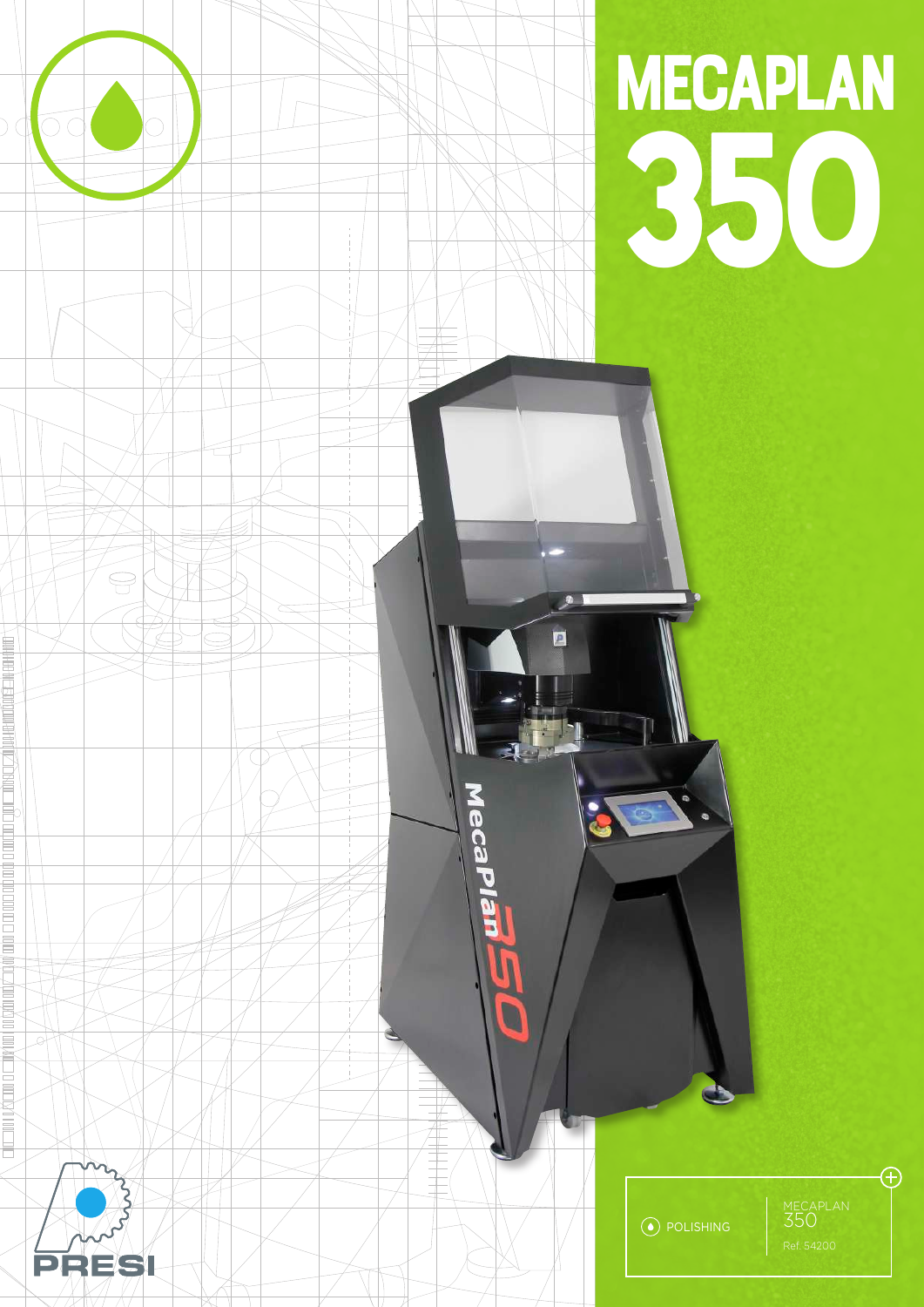# mecaplan 350 **automatic stone grinding machine**

 $\odot$ 

6

 $\overline{\Omega}$ 

MECAPLAN 350 is an automatic stone grinding machine that allows rapid and extensive removal of material while preserving the integrity of the samples. Powerful, fast and spacious, it optimizes the polishing processes with a considerable saving of time and saving use of consumables. Designed for intensive use, this machine is particularly suitable for laboratories or workshops that perform many tests and deal with large samples.



#### Stability and power

Machine designed to achieve rapid stone grinding by applying high force and low vibration. With a powerful engine, the MECAPLAN 350 is a stable and robust machine thanks to its solid frame.

#### Specimen holders

• Ø up to 220 mm

• Accepts any type of specimen holders, including those other than PRESI





#### Integrated filtration and recycling unit

• Allows the recovery of residual materials during grinding.

• Easy access for maintenance.



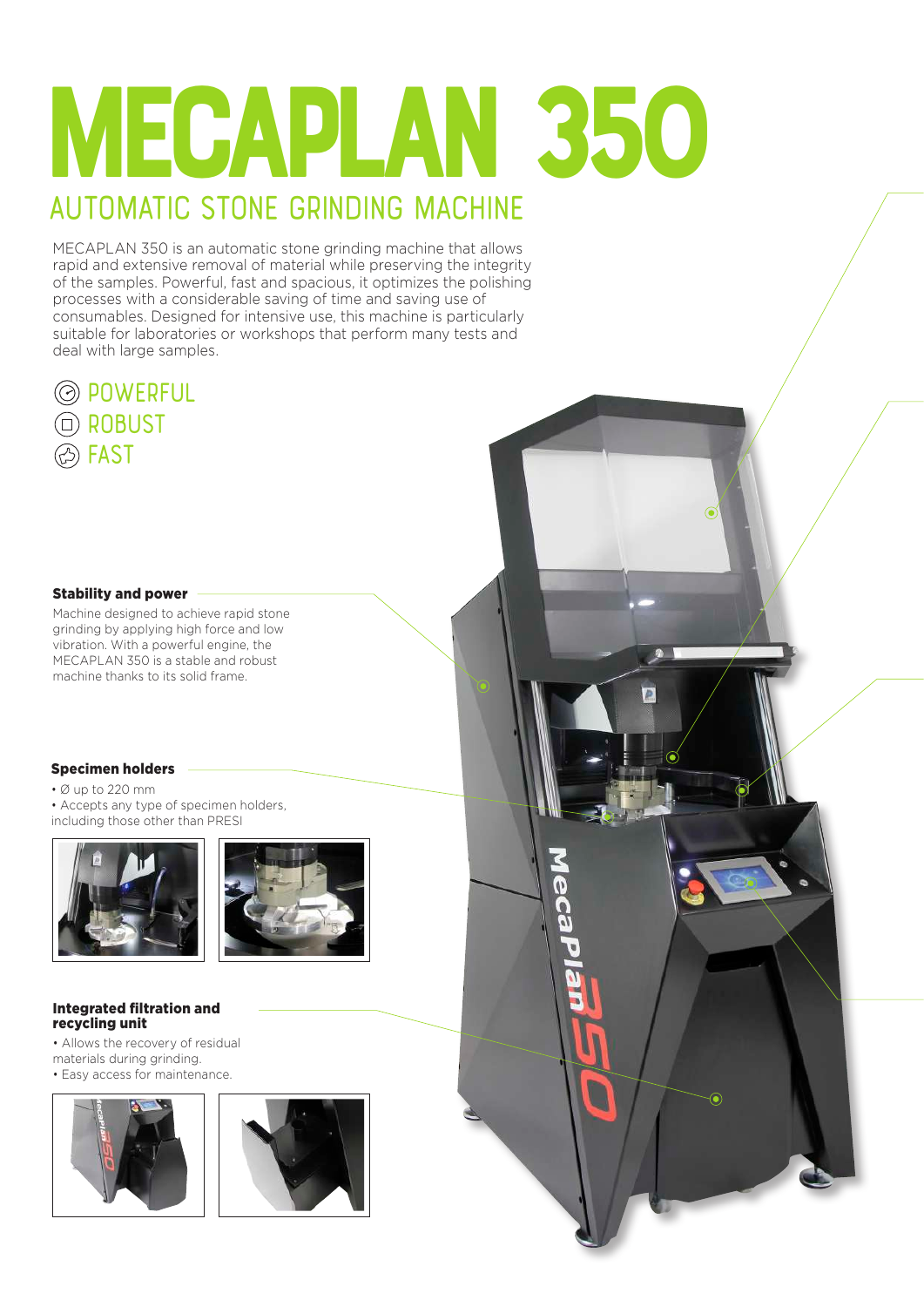#### User protection

• Transparent protective cover which secures the work area in case of possible ejection of a sample badly fixed.

• Reopening of the hood only when the machine stops.



### Flushing nozzle

Built-in cleaning spray for quick rinsing of the polishing area for longer machine life.





#### Automatic diamond dressing system

• With automatic surface sensor and material removal sensor, it can grind the grinding wheel to restore its flatness and abrasiveness.

• Guaranteed maximum performance with accurate results and perfect sample surface quality.





Diamond for dressing





edged lines, this machine stands out with an easily recognizable sleek, refined and futuristic design look.



## **EASY OF USE AND MAINTENANCE**

**SPECIMEN HOLDER CHANGE -**

A simple press of this blue button allows the unlocking of the specimen holder



#### **GRINDING WHEEL CHANGE**



Fast and easy replacement of the grinding wheel



Large color touchscreen

- 7''TFT LCD color display, 16/9
- Ergonomic and intuitive user interface
- Optimization of the grinding process via quick and easy adjustment of the material removal rate.